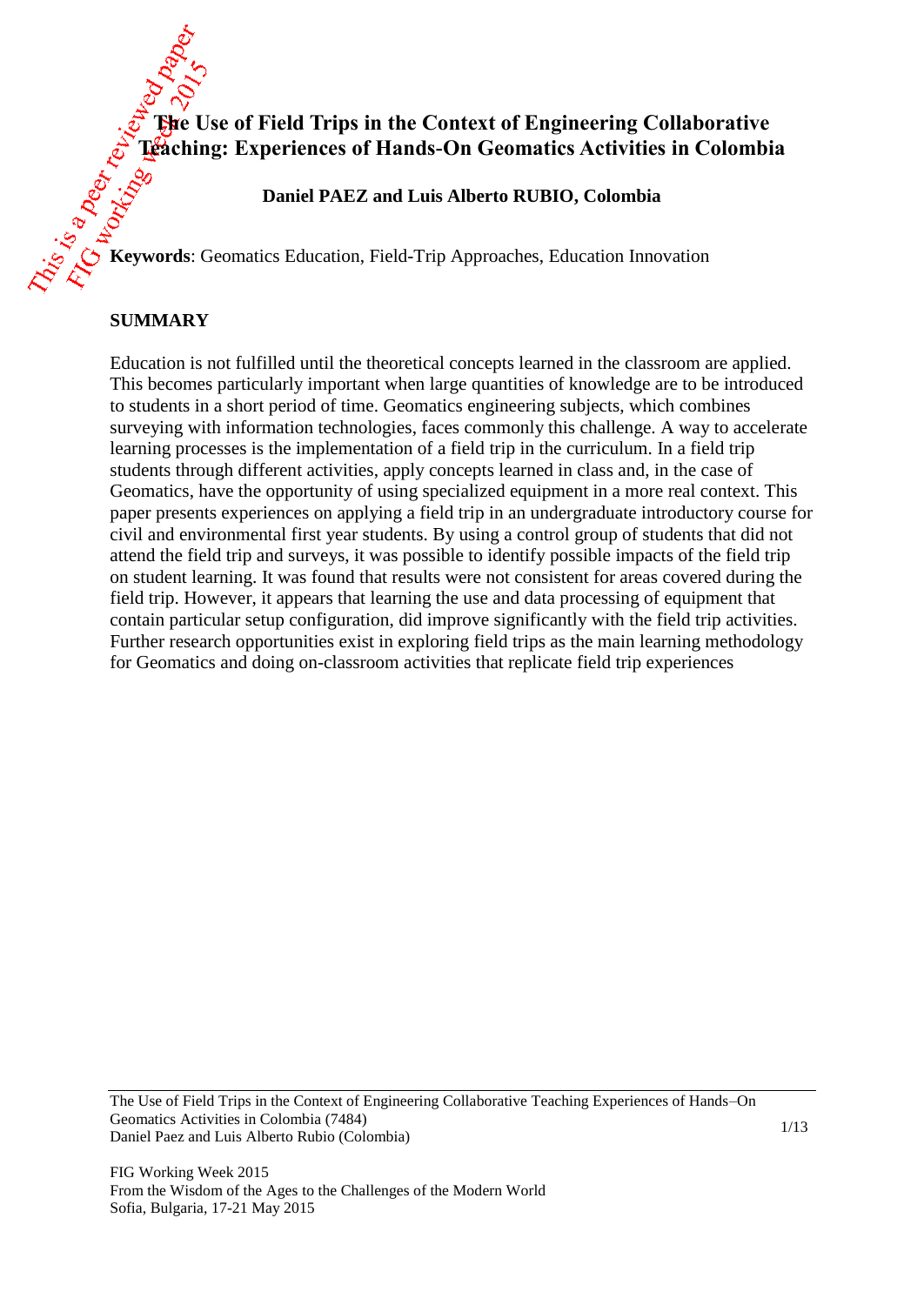# **The Use of Field Trips in the Context of Engineering Collaborative Teaching: Experiences of Hands-On Geomatics Activities in Colombia**

## **Daniel PAEZ and Luis Alberto RUBIO, Colombia**

## **1. INTRODUCTION**

This paper describes and critically evaluates a field trip activity that has been conducted 4 times with different students as part of the undergraduate Geomatics course, a compulsory subject of the civil and environmental engineering programs at Los Andes University. The course is an introductory and basic course as part of the general engineering core areas. For most students, regardless of their program, Geomatics subject is their first course in surveying techniques and the first time where they learn concepts that have a direct applicability in society. At los Andes, Geomatics introductory subject for engineering has between 100 and 120 students every semester and the subject runs for 14 weeks per semester with an intensity of 3 hours of lecturing and 3 hours of practicals per week.

The Geomatics course at los Andes University includes the study of land surveying, levelling networks and Traverses. It also includes the use of new technologies in surveys such as high precision GPS and the use of Geographic Information Systems for data processing and analysis.

The course includes a field trip. It is a 3-day camping activity in a national park. The main objective of the field trip is to complement topics covered during standard lecturing and practical sections of the course.

Particularly, the field trip aimed to be a collaborative learning experience for the students with three main specific objectives: improving their ability to work in teams, solving real Geomatics problems and having hands-on experiences with multiple equipment and methodologies.

As there were no previous experiences locally of field trips for teaching Geomatics, experiences from other universities were used to design the activities, including the equipment and procedures used.

## **2. BACKGROUND**

Field trips have been used as a complementary activity in different curriculums and at different ages. Field trips create opportunities for students to acquire practical technical skills alongside individual and social experiences (Demirkaya and Atayeter, 2011). Commonly field trips have three types of goals; (i) subject-specific knowledge, (ii) skills of group leadership and communication and (iii) socialization and personal development (Ken and et al, 1997). However, studies have shown a greater emphasis on cognitive and technical aspects (first goal), letting aside the students' emotions on learning (Demirkaya and Atayeter, 2011).

The Use of Field Trips in the Context of Engineering Collaborative Teaching Experiences of Hands–On Geomatics Activities in Colombia (7484) Daniel Paez and Luis Alberto Rubio (Colombia)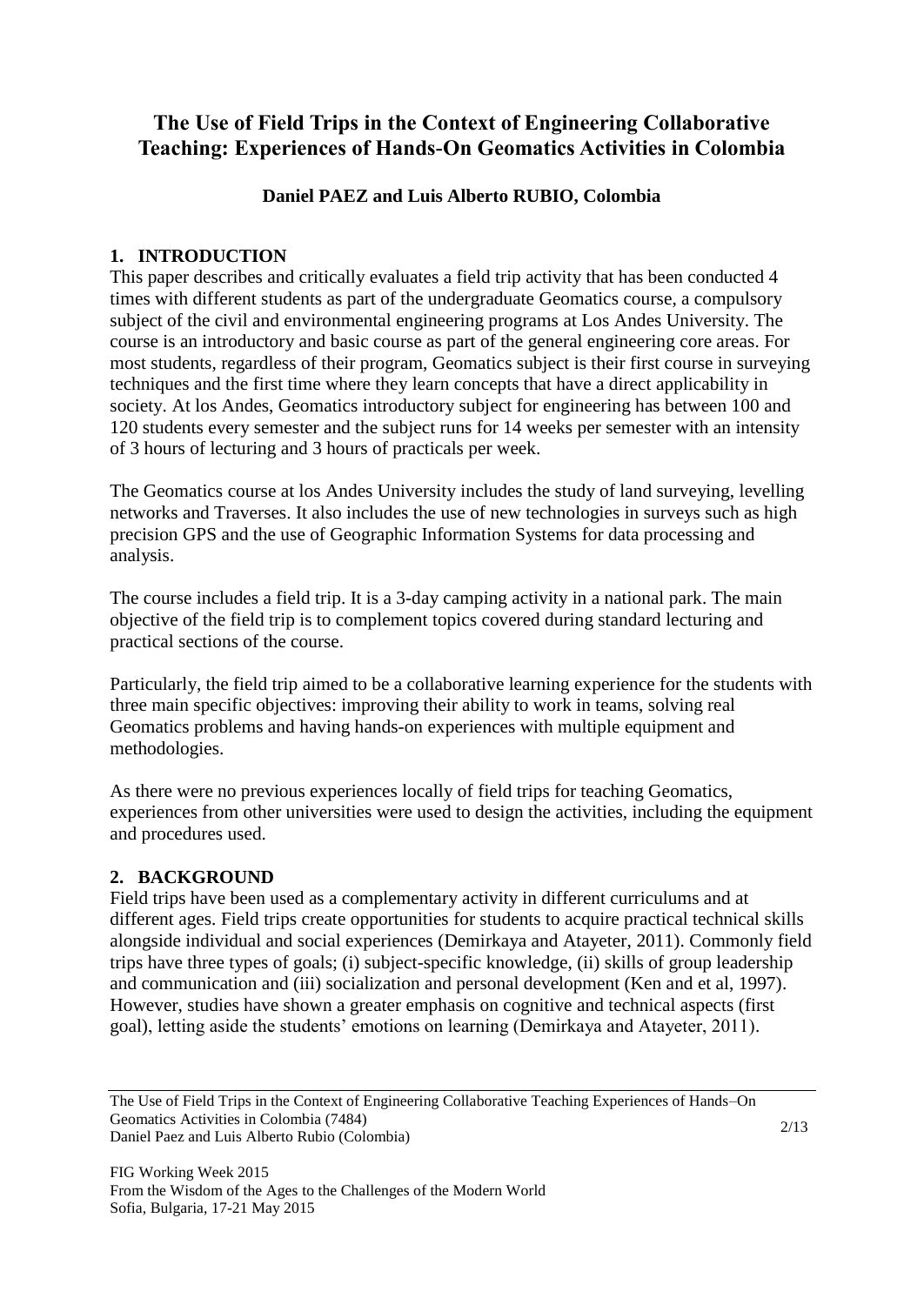Field trip experiences (the way the knowledge is acquired) have shown a better understanding of knowledge by students when compared to classroom lectures. This is due to the possibility of connecting the knowledge learned in class with personal situations, creating better knowledge retention (Knapp, 2000).

One of the biggest questions after a field trip is what students may be able of remembering after time has passed. To answer this question it is necessary to perform a memory research study related to field trips. Even if information is lacking in this field, some studies have been done in the area, for example Mackenzie and White (1981), Jones and et al (1994) and Cline (1996). In general, the students who participated in a field trip show "less loss of knowledge." (Knapp, 2000), results that justify the administrative, time consumption and financial resources required to conduct a field trip.

In addition to learning retention, Skop (2009) has investigated a critical aspect during the development of a field trip; the cooperation between teachers and students, also called field trip based learning community. Skop (2009) evinces how important this team-work provides thinking in practical, critical and creative directions. And most importantly, it helps break down barriers among teachers, learners, researchers, faculty, etc. In this way, students are not just the recipients of the information but become co-actors, and the teachers co-learners. However, this process requires adaptation and blurring of boundaries to create a sense of community between students and faculty (Skop, 2009).

More specifically for Geomatics and surveying, field trips have been used in many situations. For example the Surveying Engineering Program at the Wilkes-Barre Campus of The Pennsylvania Stet University (Francis W. Derby and Willie Ofosu, 2005). They have found that through the students' discussions with engineers and technicians during the trip and also their conversations with faculty after the trip, there is an obvious indication that the students have gained a lot of knowledge as a result of the field trip. In addition, their desire to go on more program-related field trips demonstrates an increase in their motivation to learn as well as their desire to know more about the technology. Verbal comments from students indicate a better understanding of topics that have been discussed in class. During classroom discussions students are better able to relate the appropriateness of certain courses to engineering applications.

Today the use of virtual field trips has taken great boost, but for this area of knowledge we believe it is more accurate using real field trips for Geomatics as concluded in Weili Qiu and Tom Hubble (2002) virtual field trips have many advantages and can be useful in many aspects in teaching. They are especially good for pre -study and review. Students love field trips because they can learn knowledge and skills while having unforgettable and irreplaceable experiences. The greatest disadvantage of VFTs is that they cannot simulate many of the real sensory aspects of fieldwork and consequently should not ever be used to replace real field trips. Also, a study (C. Arrowsmith, A. Counihan and D. McGreevy, 2005) in which many students simulated a virtual field, for the teaching and learning of geospatial science, was developed at RMIT University, Australia, and they found that whilst the majority of participants found the virtual field trip useful in preparing them for fieldwork, they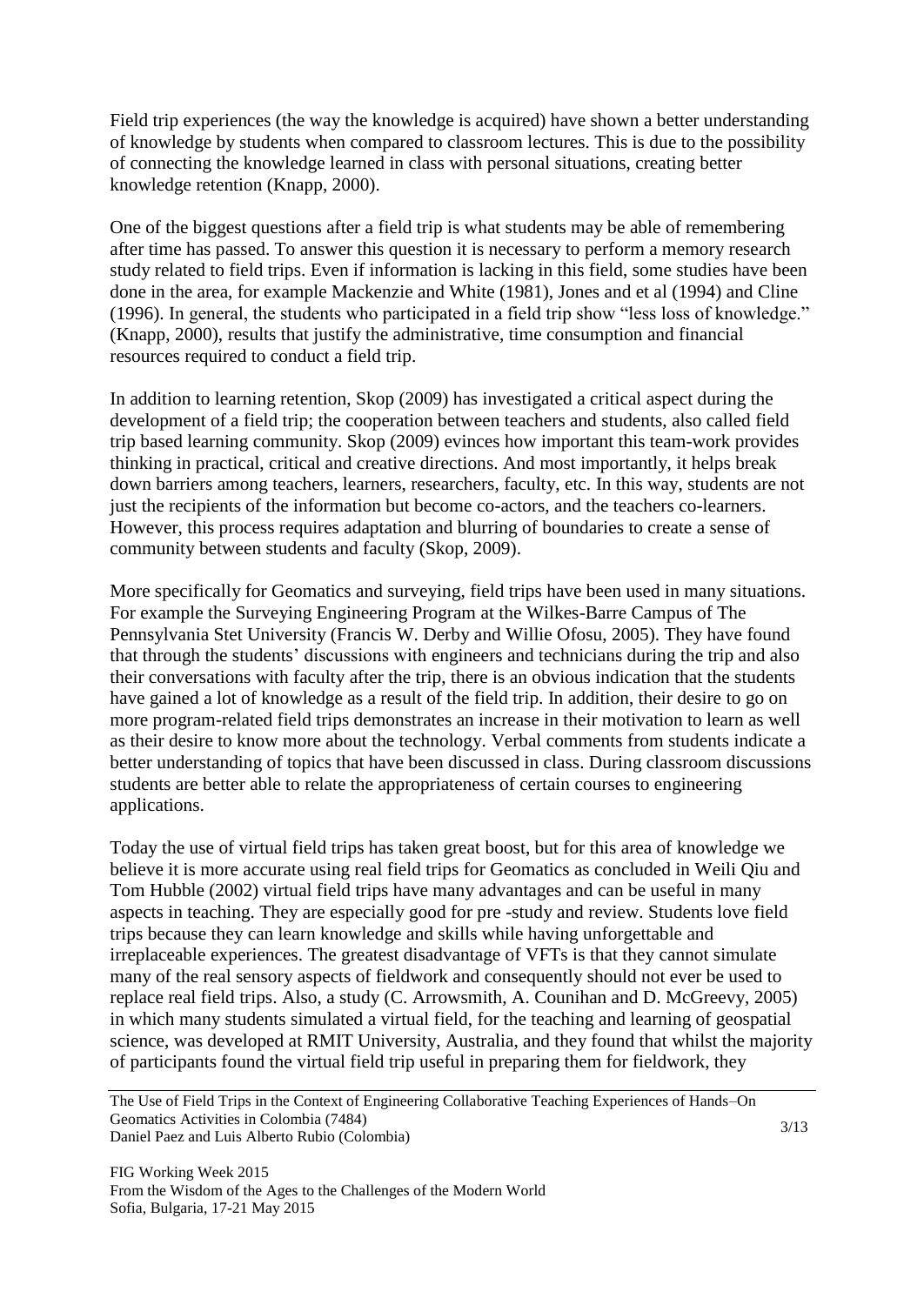experienced some difficulty in navigating the system. All expressed concern that a virtual field trip should not replace actual fieldwork.

## **3. RESEARCH METHODOLOGY**

Based on current literature and experiences and taking experiences from other universities (Wong, A. and Wong, S, 2009), a general design of the field trip was conducted. This design included allocation of time per task as well as key topics to be covered. Next we explain in detailed the process followed to plan and conduct the field trip at Los Andes University. This is provided as a mean to inform other practitioners of the level of effort required in field trips compare to normal classroom activities.

The procedure followed for planning and executing the field trips for the Geomatics course at los Andes University for undergraduate students was:

- 1. Exploration of possible locations for the field trip and selection of the best place. In this, it was important to ensure that these places provide safety, security and availability for the dates the activities were planned to be.
- 2. Determine how many days the field trip will take place, which topics were going to be evaluated, its possible activities, and budget. For that, it was taken into consideration that the selected place was appropriate for the different activities that would take place. Also workshops between professors and tutors were conducted to design individual activities, including detailed rules, and marking procedures.
- 3. Create a schedule of all the activities that were going to take place for three days, and make inventory of the equipment that was needed.
- 4. Prepare and inform the group of tutors and other volunteer and paid supportive staff so they had the necessary tools for leading the activities, and instruction documents were produced to inform both field trip tutors and students. In this marking scores where significant as all activities had a competition component and a mark
- 5. Execute the activities, which in many cases demanded multiple coordination of teams
- 6. Debrief of the field trip including changes for future applications
- 7. To provide research material to this paper, after the field trip, students were surveyed in order to determine from their point of view whether the field trip's goals were accomplished (Weeden, Clare; Wolley, Janet and Lester, Jo-Anne, 2011).
- 8. It was also Compared grades from students that attended the field trip and the ones who didn't in the final exam.

## **4. GEOMATICS FIELD TRIP CHARACTERISTICS AT LOS ANDES**

The field trip was designed as a competition in which a significant incentive was offered to the winning team. Students were allocated into groups of 5 people considering their performance on previous exams (a mixture of good and other students) and providing some gender equity as some activities required physical efforts. During the 3 days of the field trip there were 5 sessions of competitions.

Here were 5 activities that were scored according to each team's performance and each of the 5 activities was conducted simultaneously. With this organization all teams, at different times, conducted once each of the 5 activities.

The Use of Field Trips in the Context of Engineering Collaborative Teaching Experiences of Hands–On Geomatics Activities in Colombia (7484) Daniel Paez and Luis Alberto Rubio (Colombia)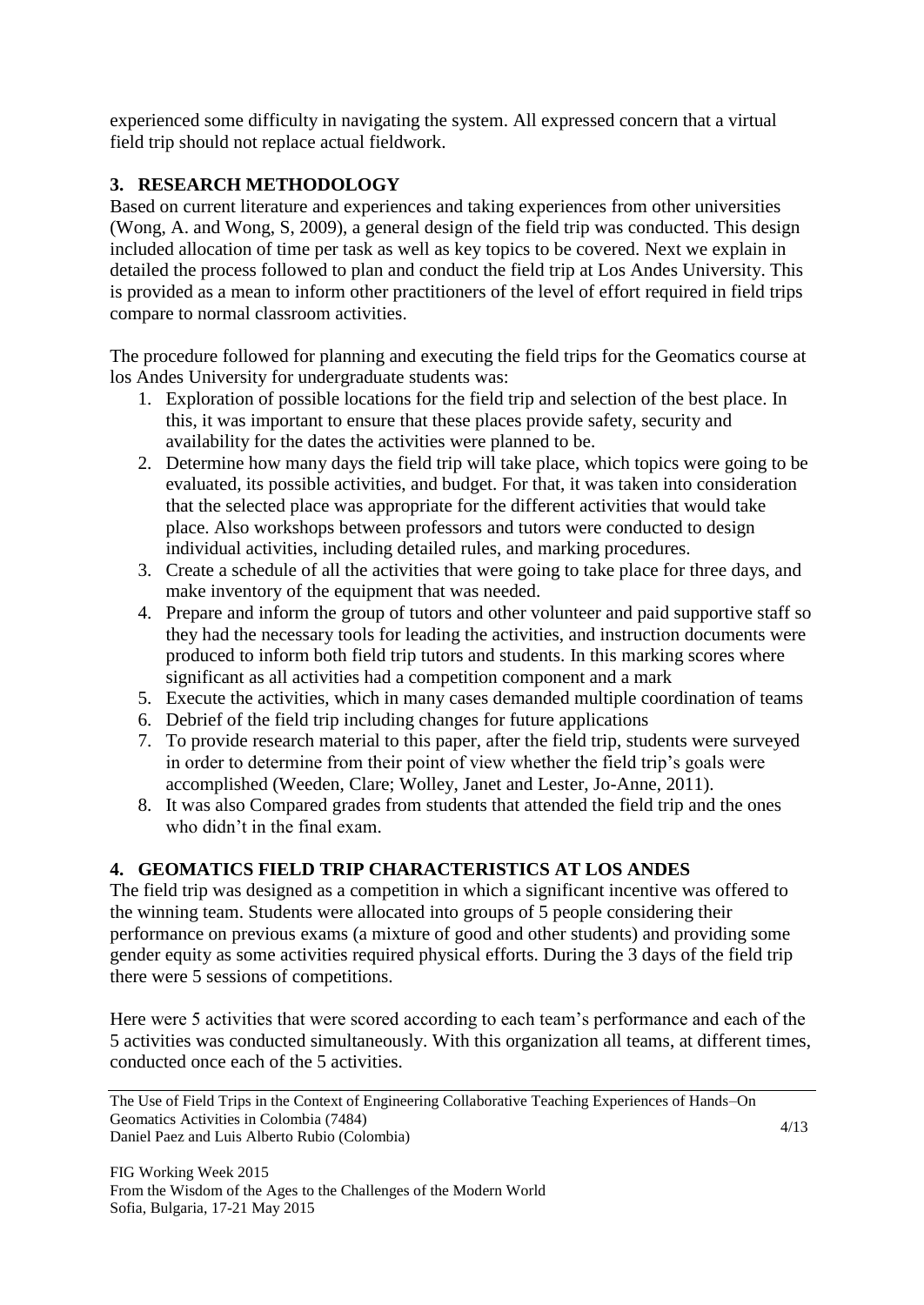The activities not only aim to be an academic experience to deepen their knowledge in a practical way, but also as motivation and entertainment for students with the performing of physical and competitive activities.

Based on the design conducted, activities in the field trip were divided into two groups:

#### **4.1 Complex geomatics activities**

**-**Flying fox: In this activity, students must use the given data to calculate an angle from a known azimuth so that it intersects with the flying fox line and a team member can drop a water balloon on the specified coordinates. In this activity, students use a total station to measure an angle, which together with the data supplied, let them know the coordinates of a specific point from their knowledge into polygonal solving. The following diagram explains the activity.



-Tree measuring and climbing: Students must find a specific height in the tree using a locke hand level. Students may use marked distances on the ground at 5, 10 and 15 meters away from the tree and use of operations to calculate the trigonometric approximation of the

The Use of Field Trips in the Context of Engineering Collaborative Teaching Experiences of Hands–On Geomatics Activities in Colombia (7484) Daniel Paez and Luis Alberto Rubio (Colombia)

FIG Working Week 2015 From the Wisdom of the Ages to the Challenges of the Modern World Sofia, Bulgaria, 17-21 May 2015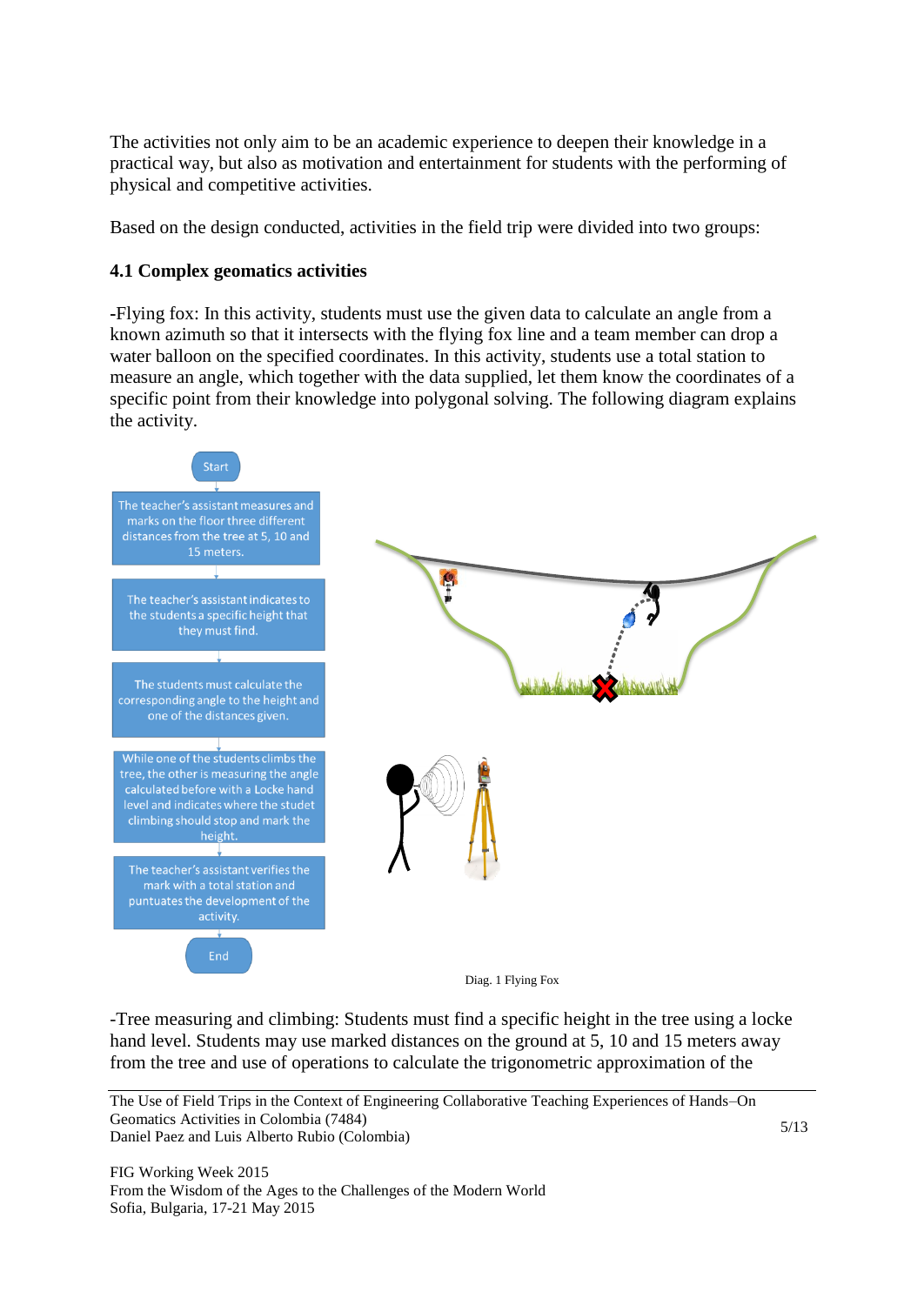requested height, which should be indicated by a group member who climbs the tree. In this activity, students not only use their math skills, but also their physical skills as the time it took to climb the tree is a determinant factor in the score the group obtains. The following diagram explains the activity.



-Stakeout: Students should measure and correct a polygon with the help of a total station. The coordinates of a point on the polygon are given, as a point D after correcting the coordinates of the polygon, students must calculate the physical location of said point D, and mark the spot approximating the coordinates calculated for point D. In this activity, by using the total station, students practice how to set up and use the equipment correctly, apply what they learned on polygons based on what was taught in class, and also reinforce skills to work in group as they discuss different strategies for getting the activity done correctly and share their knowledge.

### **4.2 Professional and team development activities**

-Race to the waterfall: Students should run in a group to a waterfall where they make measurements with tape and make a floor plan of some key points in the area. Any student

The Use of Field Trips in the Context of Engineering Collaborative Teaching Experiences of Hands–On Geomatics Activities in Colombia (7484) Daniel Paez and Luis Alberto Rubio (Colombia)

FIG Working Week 2015 From the Wisdom of the Ages to the Challenges of the Modern World Sofia, Bulgaria, 17-21 May 2015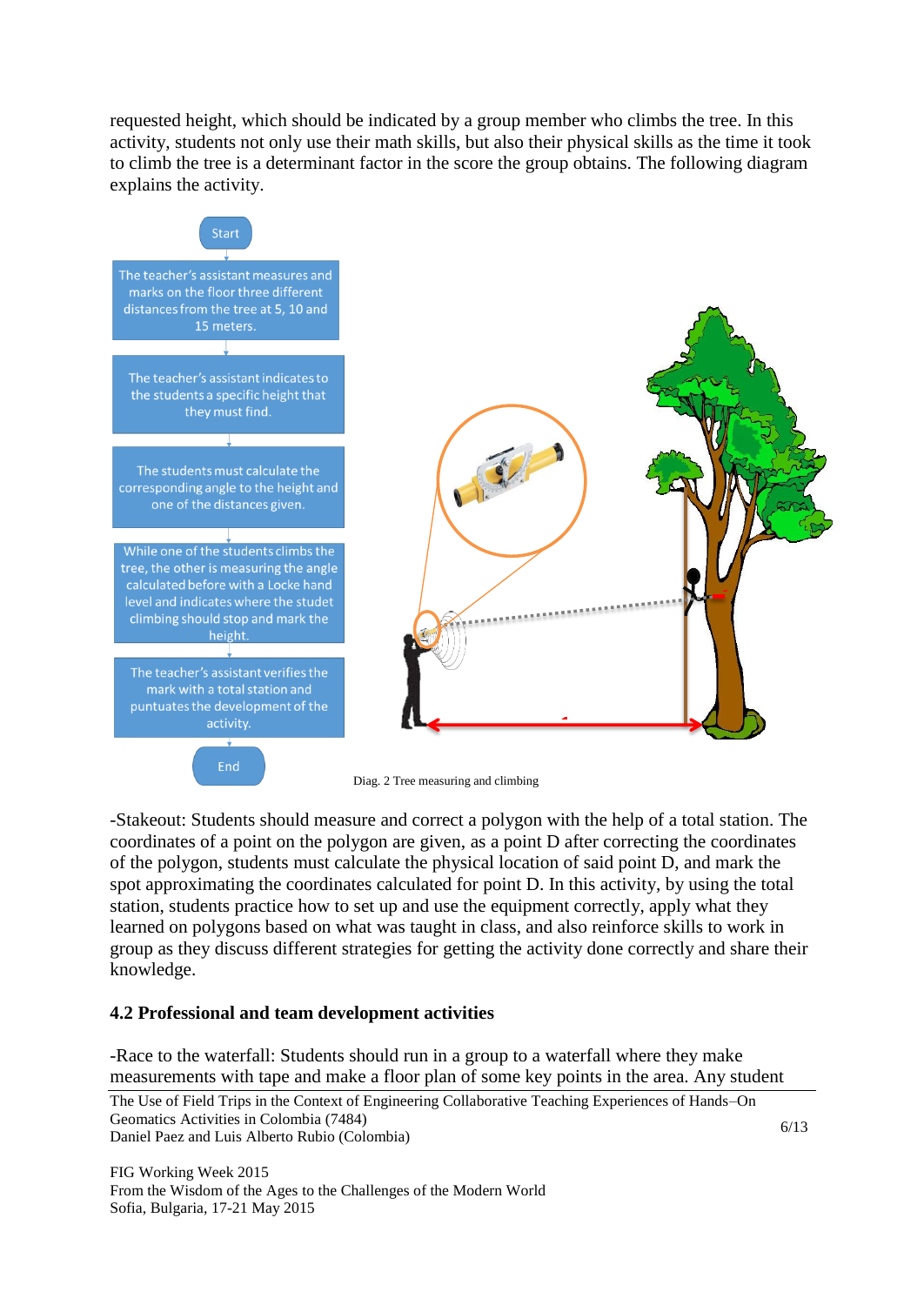shall not be in the trail alone, there should always be at least two students together, and the group cannot start measuring until all members are present. The activity allows greater integration into the group, teaching them the importance of working together and develops better communication skills.

-Night-time Activity: Tutors (cheese) are assigned to previously marked sites, where hide. The whole group of students is divided into two teams (cats and mice) and these are subdivided into 5 or 6 subgroups. The mice are released and their mission is to find the tutors (cheese) and take them to various burrows using high precision GPS. Cats are released 5 minutes after and their mission is to recover and bring the cheese to the refrigerator using handheld GPS. The night-time activity is an entertainment activity that allows the use of technological tools for surveying in an open site and in difficult conditions. Students should know the proper functioning of GPS and create tactical groups to be winners.

-Grand final: Finally, 5 groups with the highest total scores are chosen as the finalists. Activities for the final playoff consist of a race with 3 activities that involve taking measurements in the field. The first team to reach the finish line is the winner and is exempt from the final exam of the course. The reward of winning the whole competition makes the students feel the need to perform each of the activities at their best, so that at the end of the day equilibrium of knowledge in the entire group is reached, due to the practice and effort of each student in order to win. This activity not only tests how much students have learned, but also their teamwork ability.

#### **5. EVALUATION OF RESULTS**

 $\overline{a}$ 

Once the field trip was completed and the course ended, surveys were conducted to measure the impact of the field trip on students learning. The survey was applied to 300 students, who took the course in different semesters.

To calculate the sample size the following formula was used resulting in 73 surveys. Where e  $= 0.1$  (i.e. a maximum error of 10%) and  $z = 1.96$  (corresponding to a level of 95% confidence).

$$
n \ge \frac{p \cdot (1-p)}{\left(\frac{e}{z}\right)^2 + \frac{p \cdot (1-p)}{N}}
$$

The results of the survey are shown in the following figures, on the scale 1 is disagree and 5 agree with the question:

<sup>&</sup>lt;sup>1</sup> Probability and Statistics for Engineers and Scientists, Ronald E. Walpole, Raymond H Myers, y Sharon L. Myers. Prentice Hall, 1998.

The Use of Field Trips in the Context of Engineering Collaborative Teaching Experiences of Hands–On Geomatics Activities in Colombia (7484) Daniel Paez and Luis Alberto Rubio (Colombia)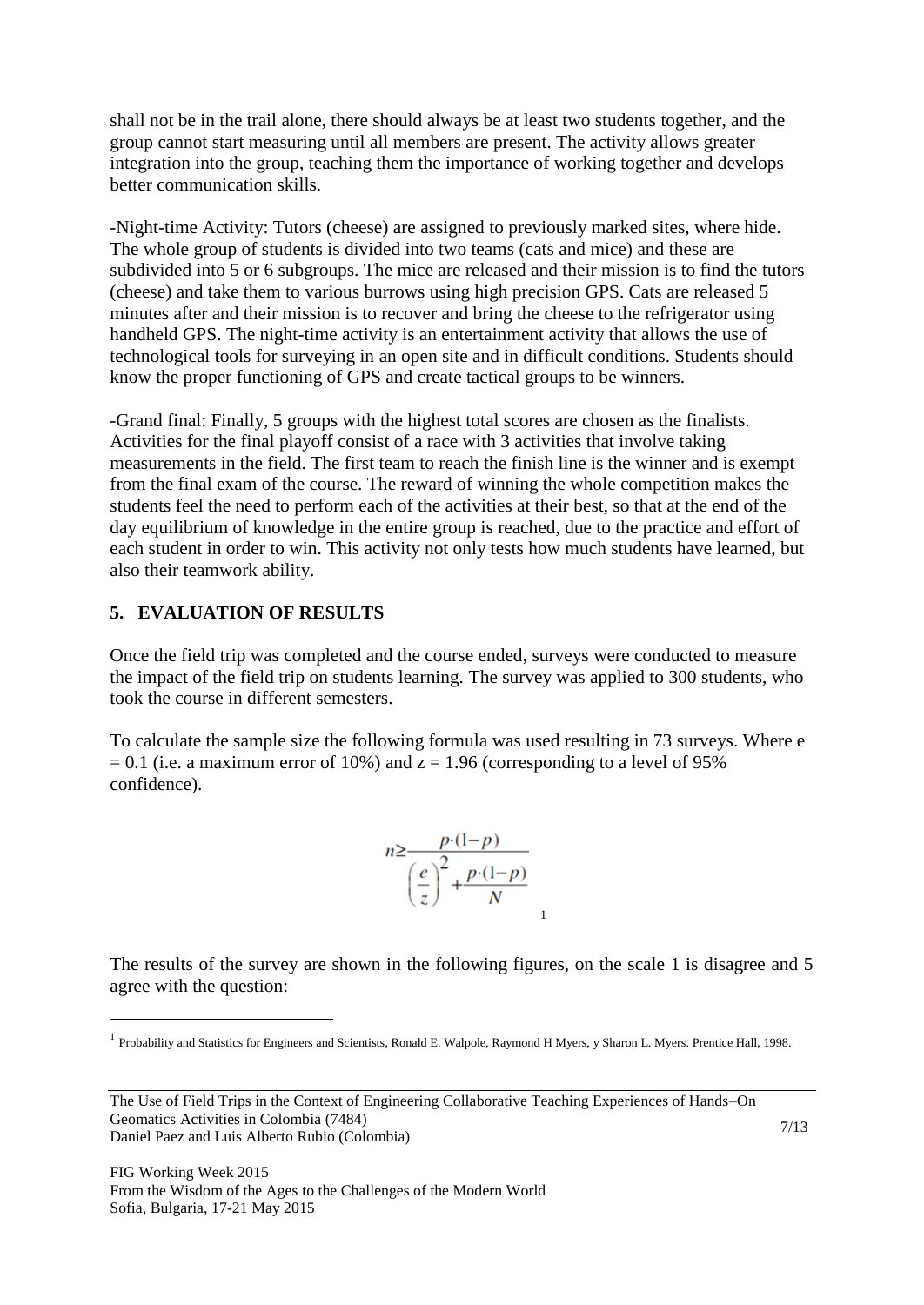#### **-Contributes to my training as an engineer?**



#### **-It is an activity that facilitates geomatics learning?**



#### **-Helps to improve my teamwork skills?**



The Use of Field Trips in the Context of Engineering Collaborative Teaching Experiences of Hands–On Geomatics Activities in Colombia (7484) Daniel Paez and Luis Alberto Rubio (Colombia)

FIG Working Week 2015 From the Wisdom of the Ages to the Challenges of the Modern World Sofia, Bulgaria, 17-21 May 2015

8/13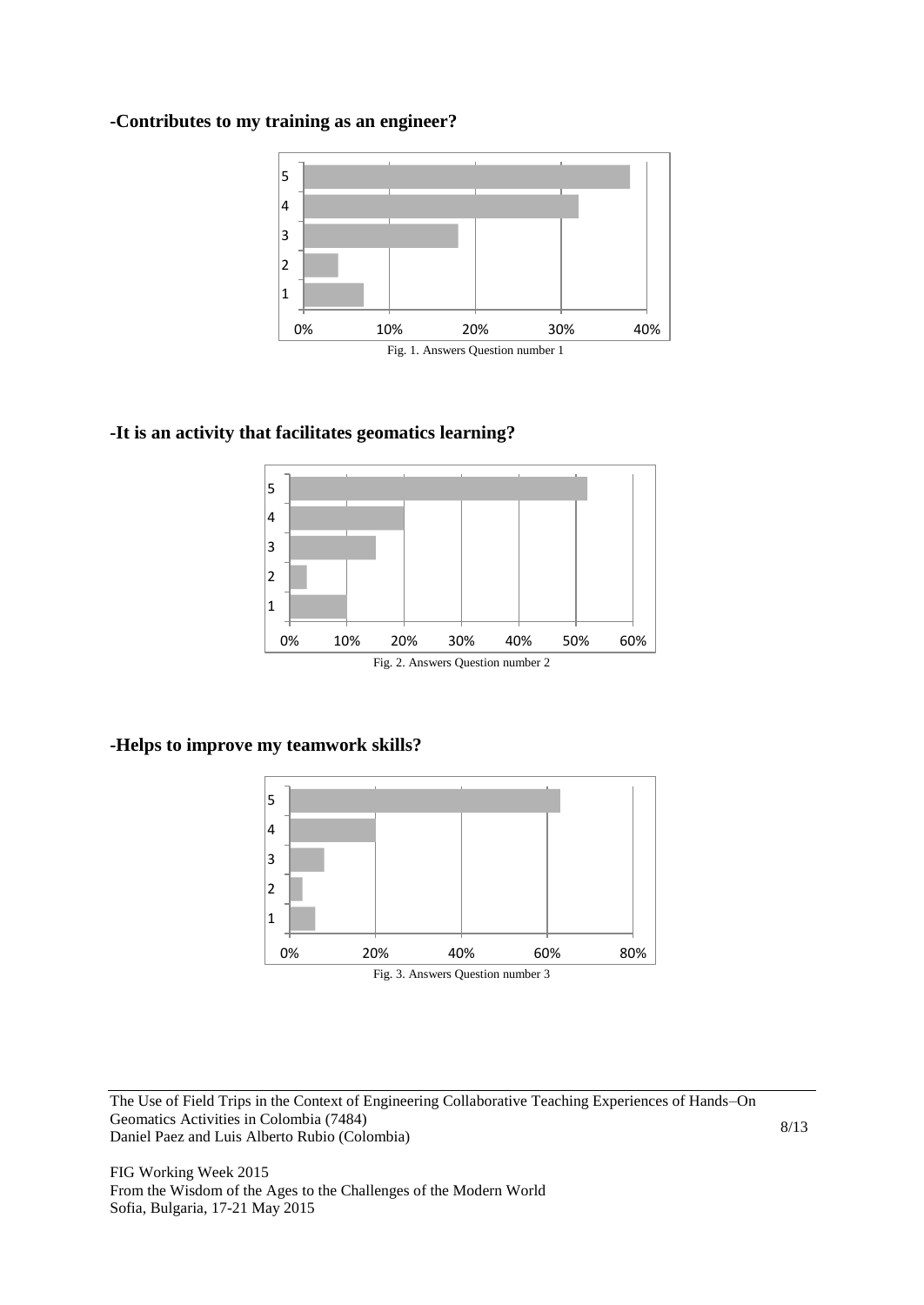#### **-Helps to improve my ability to solve problems?**



### **-Contributes to improve my ability handling equipment?**



#### **-It makes the class more formative than other classes without field trip?**



The Use of Field Trips in the Context of Engineering Collaborative Teaching Experiences of Hands–On Geomatics Activities in Colombia (7484) Daniel Paez and Luis Alberto Rubio (Colombia)

FIG Working Week 2015 From the Wisdom of the Ages to the Challenges of the Modern World Sofia, Bulgaria, 17-21 May 2015

9/13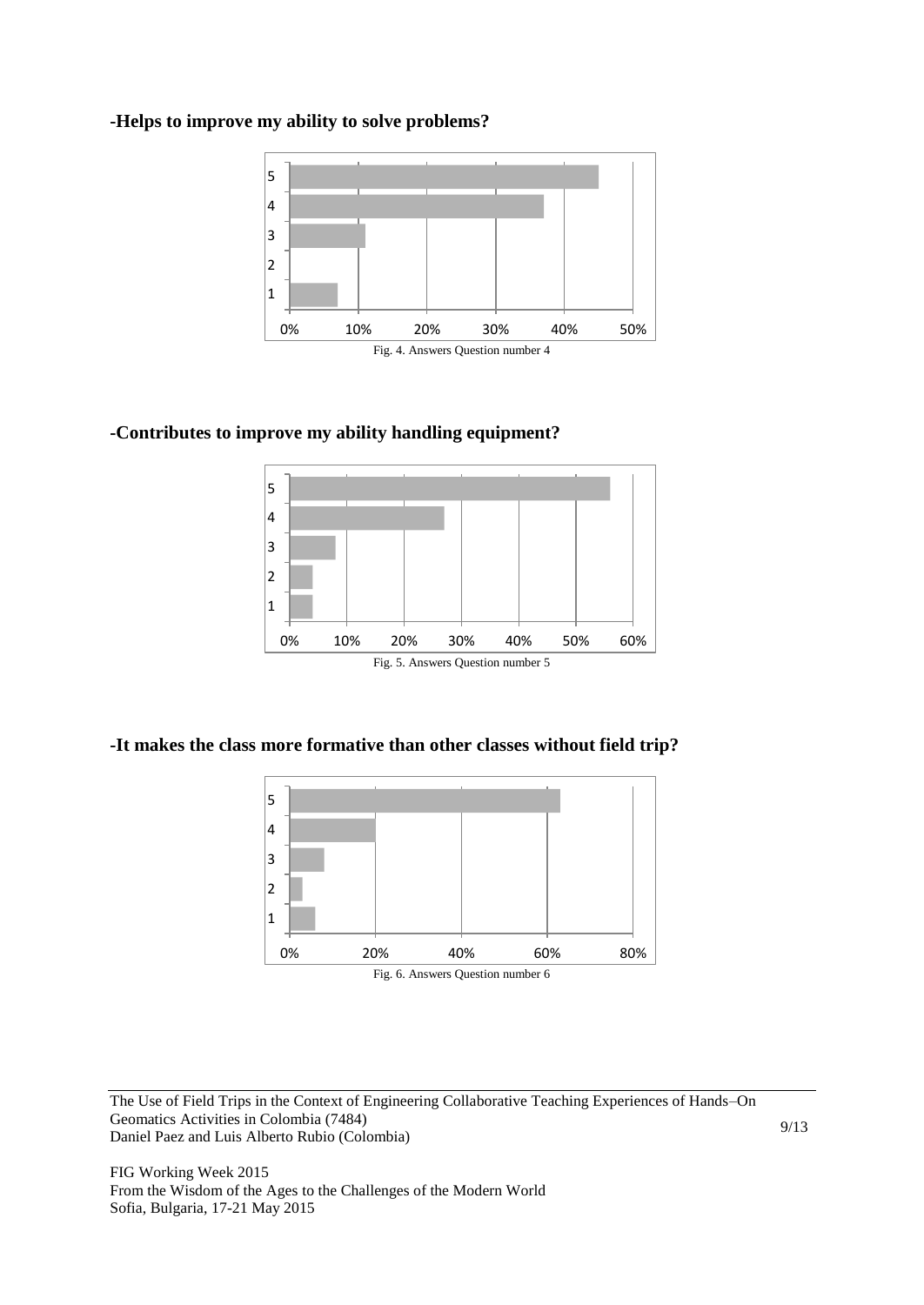### **-What was your motivation to attend the field trip?**



The results show for questions 1 through 6 that most students agree that the field trip helps in the formation of engineers, contributes to learning, teamwork, problem solving in geomatics and finally in their ability handling technical equipments.

Fig. 7 shows that students' motivation for attending the field trips is the award score for the final exam and social activities. However, other options provided for this question are not very far away in terms of popularity.

After taking the final exam, which has a practical part using the instruments, students claimed that the field trip helped them to prepare for this part of the exam.

Results appear to be consisted with analysis conducted to academic performance (exam results) of students. For two different semesters, it is consistent that the average scores of final exams of students who attended the field trip were 63% higher than those not attending the field trip.

The results are shown in the following table:

|                      | 2014-1 |      | 2014-2                                              |      |
|----------------------|--------|------|-----------------------------------------------------|------|
|                      |        |      | Didn't attend   Attended   Didn't attend   Attended |      |
| Assembling equipment | 2,67   | 4,50 | 2,40                                                | 3,76 |
| Levelling            | .,67   | .50  | 4.50                                                | 3,90 |

Table 1. Comparison between students who attended and didn't attend

The grades are presented in a scale 1-5, where 5 is the maximum grade. The final exam had two parts, in the first part students had to setup one of the topography equipment requested randomly. In the second part the student had to use a level to find the difference in height between two marked points.

The Use of Field Trips in the Context of Engineering Collaborative Teaching Experiences of Hands–On Geomatics Activities in Colombia (7484) Daniel Paez and Luis Alberto Rubio (Colombia)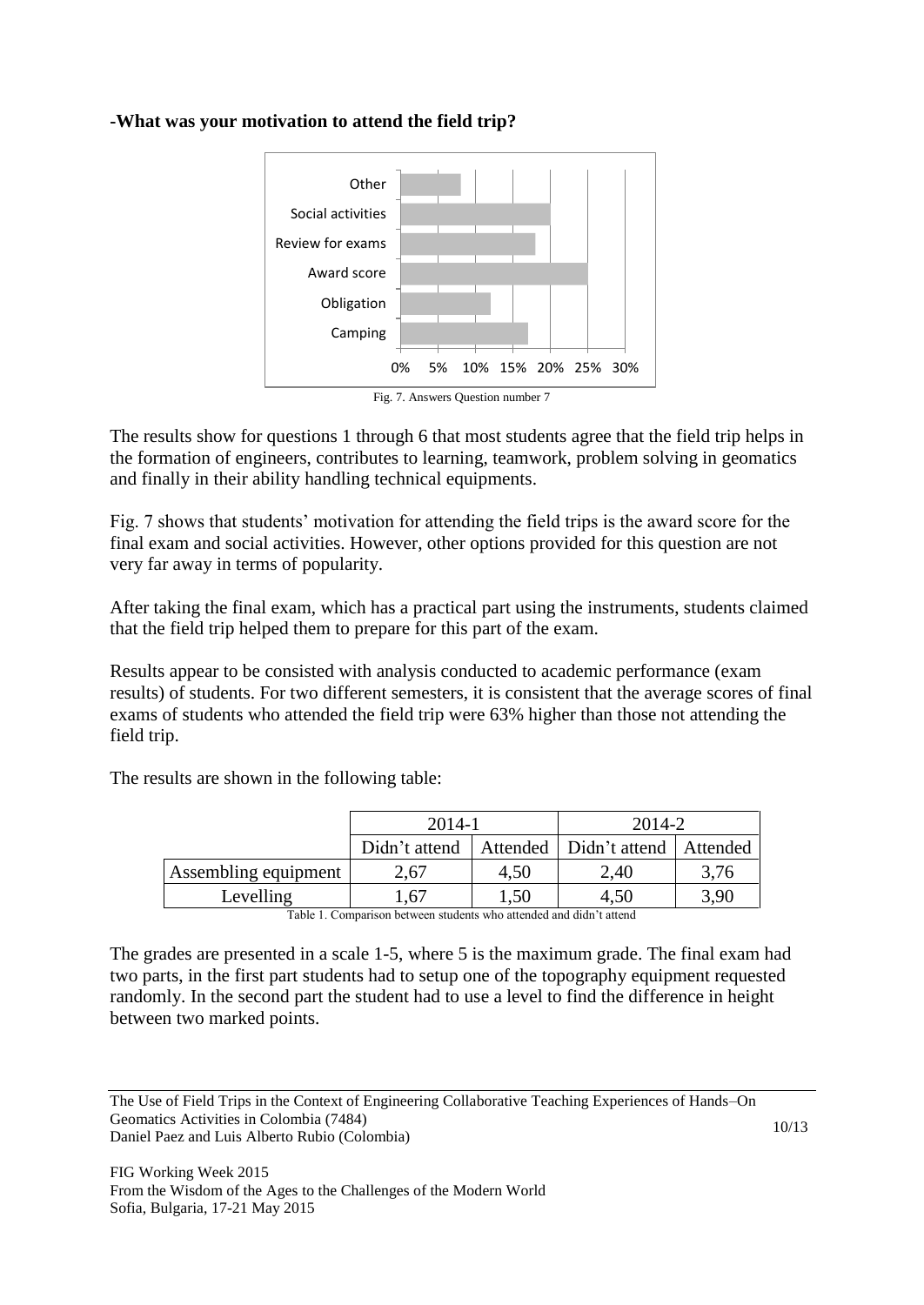It can be observed that the students who attended the field trip performed much better at setting up the equipment. This is well consisted with the objectives of the field trip as constantly setting up equipment was part of the activities.

On the other hand, in the levelling task, there wasn't such a difference between students that attended and those that did not attend the field trip. This is probably related to the fact that levelling was only a part of one activity in the field trip.

## **6. CONCLUSIONS**

As a result of using a field trip as an activity to complement learning in a Geomatics engineering subject for undergraduate students, it was found that:

- Results from surveys conducted to students after the field trip clearly shown a wide acceptation of the activity within students. This is an encouraging results for practitioners intended to use the methodology in their learning process as a high level of acceptation is likely to provide an openness of students to learn.
- Results from this study suggest that focuses placed in the planning and development of activities in the field trip place a crucial part in the learning process of students. Based on final exam scores analysed, students that attended the fieldtrip performed better, compare to those that did not attend, when the aspect assess was a focus on the field trip. This was particularly clear for us for setting up surveying equipment as those that attend excel in the final exam compare to those that did not attend
- In contrast, but supporting the previous funding, field trip activities with low focus in the planning and development would have a nominal impact on students. Example of this was levelling. Results show that students attending the field trip did not perform better in the final exam levelling part compare to those attending.

In conclusion, and based in our experience for an undergraduate Geomatics course, this research agrees with general literature that supports the development of field trips as a valid methodology to support students´ learning process. However, results for Los Andes University show that planning and development of activities in the field trip would place a critical role in achieving learning objective.

Further research opportunities are in studying the level of resources (time an money) required to conduct a field trip compare to the benefits receive to students. Also, further research is needed to compare a standard Geomatics classroom course compare with a subject where only field trips are used.

The Use of Field Trips in the Context of Engineering Collaborative Teaching Experiences of Hands–On Geomatics Activities in Colombia (7484) Daniel Paez and Luis Alberto Rubio (Colombia)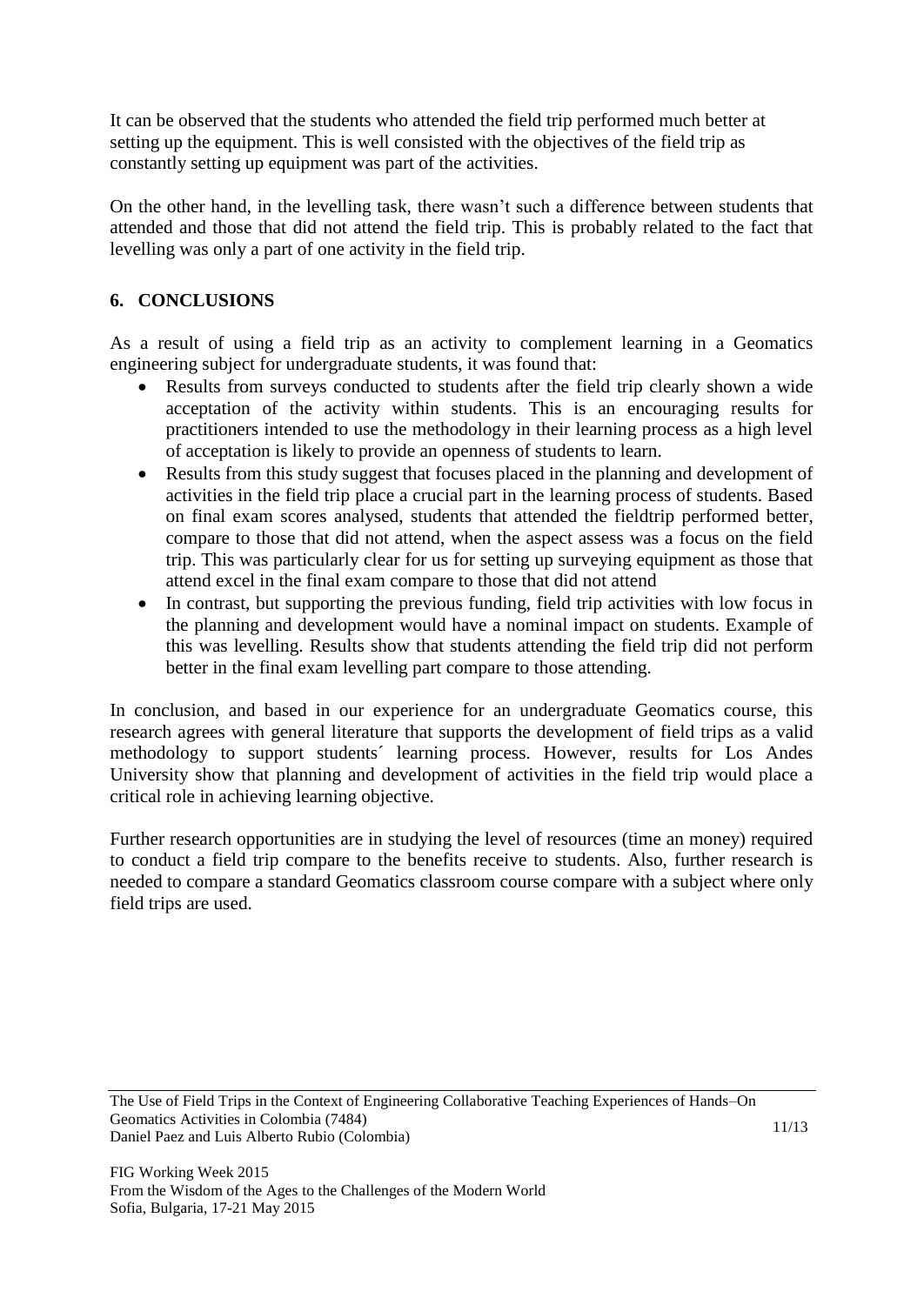#### **REFERENCES**

- 1. Cline, S. D. (1996). Long term memorable experiences of participants in a residential environmental education program. Unpublished manuscript, Indiana University.
- 2. Demirkaya, Hilmi and Atayeter, Yildirim. (2011) A study on the experiences of university lecturers and students in the geography field trip. Procedia Social and Behavioral Sciences 19 (2011), 453-461.
- 3. Jones, D., Eagles, P., Fallis, J., andHodge, J. (1994). Student memories of visits to the Boyne river natural science centre. Pathways: The Ontario Journal of Outdoor Education, 6, 28-31.
- 4. Kent M, Gilberson DD, and Hunt CO. Fieldwork in geography teaching: A critical review of the literature and approaches. Journal of Geography in Higher Education, 1997, 21(3), 313-332.
- 5. Knapp, Doug. (2000) Memorable experiences of a Science Field Trip. School Science and Mathematics, 2000, 100(2), 67-72.
- 6. Mackenzie, A., and White, R. (1981, April). Fieldwork in geography and long term memory structures. Paper presented at the Annual Meeting of the American Educational Research Association, Los Angeles, CA. (ERIC Document Reproduction Service No. ED 201 541).
- 7. Skop, Emily. (2009) Creating Field Trip-Based Learning Communities. Journal of Geography, 107:6, 230-235.
- 8. Weeden, Clare; Wolley, Janet and Lester, Jo-Anne. (2011) Cruse and Learn: Reflections on a Cruise Field Trip. Journal of Teaching in Travel and Tourism, 11:4, 349-366.
- 9. Wong, A. and Wong, S. (2009) Useful Practice for Organizing a Field Trip that Enhances Learning. Journal of Teaching in Travel and Tourism, 8:2-3, 241-260.
- 10. Weili Qiu and Tom Hubble (2002) The Advantages and Disadvantages of Virtual Field Trips in Geoscience Education.
- 11. Stephen Frempong, Francis W. Derby and Willie Ofosu (2005). Field Trip as Complement to Engineering Technology Education.
- 12. Colin Arrowsmith, Andrew Counihan and Dane McGreevy (2005). Development of a multi-scaled virtual field trip for the teaching and learning of geospatial science